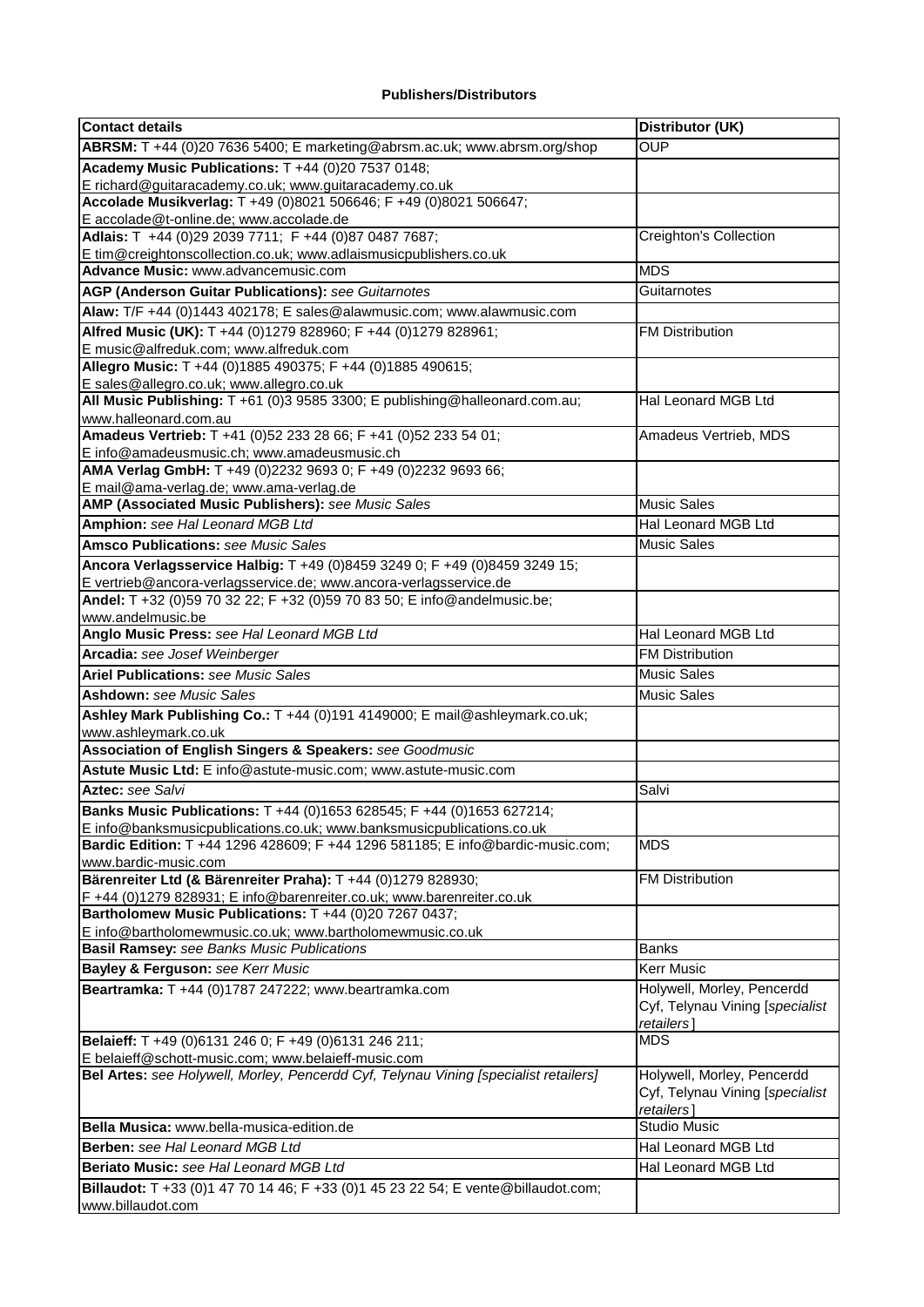| Blue Crescent Music: E bluecrescentmusic@gmail.com; www.bluecrescentmusic.com                                                                                  |                                               |
|----------------------------------------------------------------------------------------------------------------------------------------------------------------|-----------------------------------------------|
| Boccaccini & Spada: www.boccacciniespada.it                                                                                                                    | Emerson [specialist retailer]                 |
| Boosey & Hawkes Music Publishers Ltd: T +44 (0)20 7054 7200;                                                                                                   | <b>MDS</b>                                    |
| F+44 (0)20 7054 7290; E marketing@boosey.com; www.boosey.com                                                                                                   |                                               |
| <b>Bornemann:</b> see Music Sales                                                                                                                              | <b>Music Sales</b>                            |
| <b>Boston Music Company: see Music Sales</b>                                                                                                                   | <b>Music Sales</b>                            |
| <b>Bosworth: see Music Sales</b>                                                                                                                               | <b>Music Sales</b>                            |
| Bote & Bock: T +49 (0)30 25001300; F +49 (0)30 25001399;                                                                                                       | <b>MDS</b>                                    |
| E marketing@boosey.com www.boosey.com                                                                                                                          |                                               |
| Bourne: T +1 212-391-4300; F +1 212-391-4306; E bourne@bournemusic.com;<br>www.bournemusic.com                                                                 | <b>MDS</b>                                    |
| <b>G &amp; M Brand Publications:</b> see R. Smith                                                                                                              | R. Smith                                      |
| Brass Wind Publications: T/F +44 (0)1572 737409;                                                                                                               |                                               |
| E sales@brasswindpublications.co.uk; www.brasswindpublications.co.uk                                                                                           |                                               |
| <b>Braydeston Press: see Music Sales</b>                                                                                                                       | <b>Music Sales</b>                            |
| Breitkopf & Härtel: T +49 (0)6128 9663 0; F +49 (0)611 45008 59 61;                                                                                            | <b>MDS</b>                                    |
| E sales@breitkopf.com; www.breitkopf.com                                                                                                                       |                                               |
| Broadbent & Dunn Ltd: T +44 (0)1304 825604; E music@broadbent-dunn.com;                                                                                        |                                               |
| www.broadbent-dunn.com                                                                                                                                         |                                               |
| Broekmans & Van Poppel: T +44 (0)20 7292 9166; F +44 (0)20 7292 9165;                                                                                          | <b>MDS</b>                                    |
| E connell@universaledition.com; www.broekmans.com<br>Broude Brothers Ltd: T +1 800-525-8559; F +1 413-458-5242;                                                | Emerson [specialist retailer]                 |
| E broudebrothers@verizon.net or info@broudeeuropa.de; www.broude.us                                                                                            |                                               |
| Cadenza Music: T/F +44 (0)1633 673934; E info@cadenza-music.com;                                                                                               |                                               |
| www.cadenza-music.com                                                                                                                                          |                                               |
| Cairde Na Cruite: T +353 87 28 00390; E info@communique.ie;                                                                                                    | Holywell, Morley, Pencerdd                    |
| www.cairdenacruite.com                                                                                                                                         | Cyf, Telynau Vining [specialist<br>retailers] |
| Camden Music: T +44 (0)20 8977 3615; E info@camdenmusic.com;                                                                                                   | Spartan Press                                 |
| www.camdenmusic.com                                                                                                                                            |                                               |
| <b>Campbell Connelly &amp; Co: see Music Sales</b>                                                                                                             | <b>Music Sales</b>                            |
| Capriol: www.capriol.co.uk                                                                                                                                     | Classical Guitar Centre,<br>Birmingham        |
| Carus Verlag: T +49 (0)711 797 330 0; F +49 (0)711 797 330 29;                                                                                                 |                                               |
| E sales@carus-verlag.com; www.carus-verlag.com                                                                                                                 |                                               |
| Cascade Music Publishing: T/F +44 (0)1454 323608;                                                                                                              |                                               |
| E webmaster@cascademusicpublishing.com; www.cascademusicpublishing.com                                                                                         |                                               |
| <b>Chamber Music Library: see Emerson</b>                                                                                                                      | Emerson [specialist retailer]                 |
| Chanterelle: E chanterelle@chanterelle.com; www.chanterelle.com                                                                                                | <b>MDS</b>                                    |
| <b>Cherry Lane Music Company: see Music Sales</b>                                                                                                              | <b>Music Sales</b>                            |
| <b>Chester Music:</b> see Music Sales                                                                                                                          | <b>Music Sales</b>                            |
| <b>Choudens: see Music Sales</b>                                                                                                                               | <b>Music Sales</b>                            |
| Clairmont Press UK: T +44 (0)1588 640398; F +44 (0)1588 640057;                                                                                                |                                               |
| E talent@clairmontpress.co.uk; www.clairmontpress.co.uk                                                                                                        |                                               |
| Clarsach Society: E clarsach.society@hotmail.co.uk; www.clarsachsociety.co.uk                                                                                  | <b>Creighton's Collection</b>                 |
| Classical Guitar Centre Ltd, Birmingham: T +44 (0)121 429 7446;                                                                                                |                                               |
| F +44 (0)121 429 4211; E info@classicalguitar.co.uk; www.classicalguitar.co.uk<br>Clifton-Welker: E fionaharp@blueyonder.co.uk; www.fiona-clifton-welker.co.uk | Holywell, Morley, Pencerdd                    |
|                                                                                                                                                                | Cyf, Telynau Vining [specialist<br>retailers] |
| CMA Publications: T +44 (0)1749 671715; E music@cma-publications.co.uk; www.cma-                                                                               |                                               |
| publications.co.uk                                                                                                                                             |                                               |
| Collins Music, HarperCollins Ltd (formerly A & C Black): T +44 (0)844 576 8126;                                                                                |                                               |
| E education@harpercollins.co.uk; www.collins.co.uk/music                                                                                                       |                                               |
| <b>Colne Edition: see Spartan Press</b>                                                                                                                        | <b>Spartan Press</b>                          |
| <b>Columbia Music: see MDS</b>                                                                                                                                 | <b>MDS</b>                                    |
| Combre: T +33 (0)1 56 68 86 64; F + 33 (0)1 56 68 90 66;<br>E info@editions-combre.com; www.editions-combre.com                                                | <b>FM Distribution</b>                        |
| <b>Composer Press: see Peacock Press</b>                                                                                                                       | Peacock Press                                 |
| Compusic: see Hal Leonard MGB Ltd                                                                                                                              | Hal Leonard MGB Ltd                           |
| Comus Edition: T +44 (0)1282 864985; E music@comusedition.com;                                                                                                 |                                               |
| www.comusedition.com                                                                                                                                           |                                               |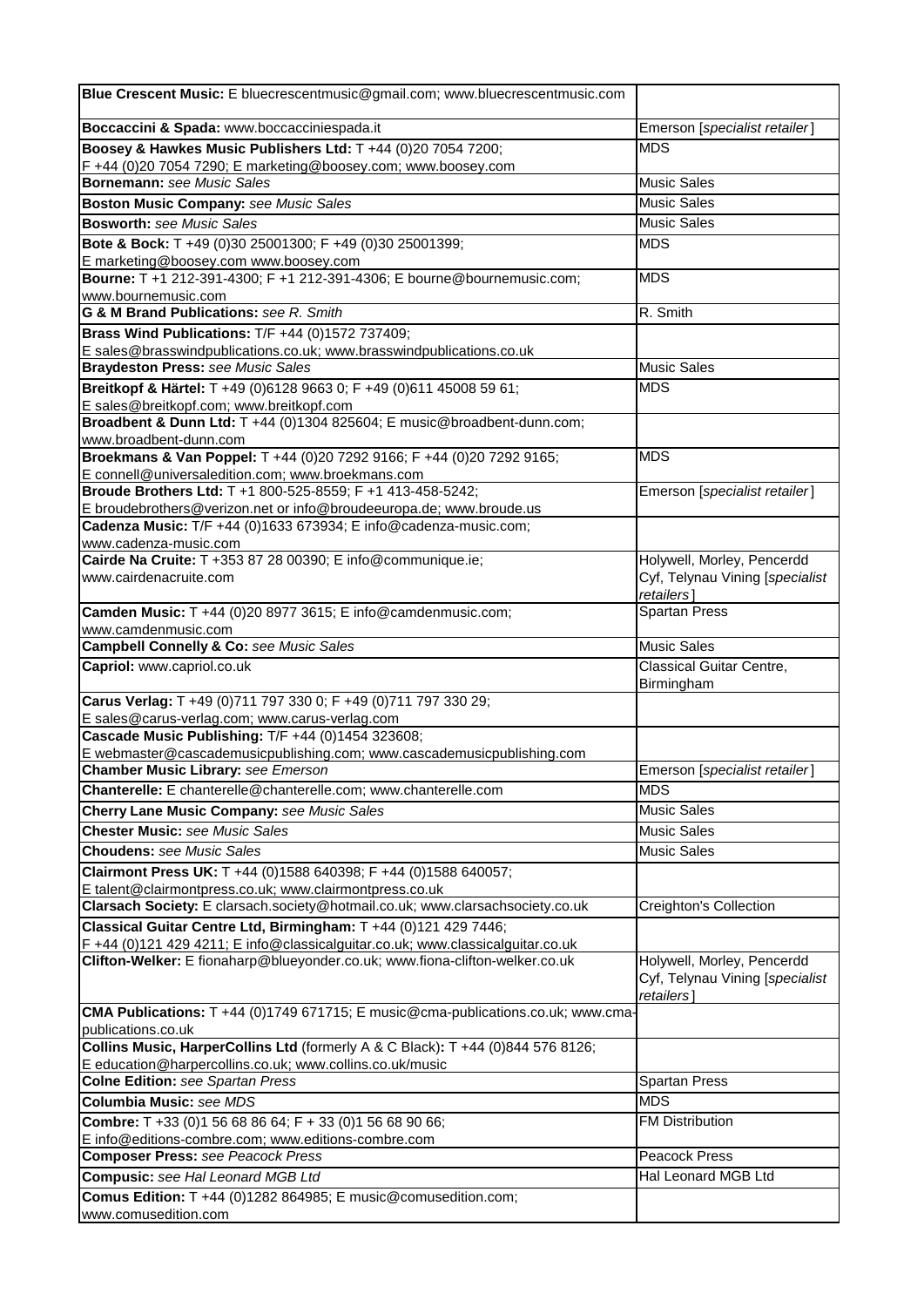| Con Moto Publications UK: T +44 (0)161 304 7590;                                                  | <b>Spartan Press</b>          |
|---------------------------------------------------------------------------------------------------|-------------------------------|
| E enquiries@mostynmusic.com                                                                       |                               |
| Conquest Musical Services: T +44 (0)1908 266899; F +44 (0)1908 560223;                            |                               |
| E conquest@oscargroup.co.uk; www.conquestmusicalservices.co.uk                                    |                               |
| Corda Music Publications: T/F +44 (0)1727 852752; E orders@cordamusic.co.uk;                      |                               |
| www.cordamusic.co.uk<br>Cramer Music Ltd: T +44 (0)20 7240 1612; F +44 (0)20 7240 2639;           |                               |
| E general@cramermusic.co.uk; www.cramermusic.co.uk                                                |                               |
| <b>Cranz:</b> see MDS                                                                             | <b>MDS</b>                    |
| Creighton's Collection: T +44 (0)29 2039 7711; F +44 (0)87 0487 7687;                             |                               |
| E tim@creightonscollection.co.uk; www.creightonscollection.co.uk                                  |                               |
| CUP (Cambridge University Press): T +44 (0)1223 312393; F +44 (0)1223 315052; E                   |                               |
| uksales@cambridge.org; www.cup.cam.ac.uk                                                          |                               |
| <b>Curnow:</b> see Hal Leonard MGB Ltd                                                            | Hal Leonard MGB Ltd           |
| <b>Curwen: see Music Sales</b>                                                                    | <b>Music Sales</b>            |
| Davey Music Publications: see Recorder Music Mail                                                 | Recorder Music Mail           |
| De Haske Publications: see Hal Leonard MGB Ltd                                                    | Hal Leonard MGB Ltd           |
| Doblinger: T +49(0)8459 3249-0; F +49(0)8459 3249-15;                                             | Ancora                        |
| E halbig@ancora-verlagsservice.de; www.doblinger.at                                               |                               |
| Dolce Edition: T +44 (0)1422 847051; F +44 (0)1422 847764;                                        |                               |
| E orders@londonpromusica.com                                                                      |                               |
| Donemus: T +31(0)70 2500 786; E www.donemus.nl                                                    |                               |
| Dover: see Music Sales                                                                            | <b>Music Sales</b>            |
| Dowani: see Hal Leonard MGB Ltd                                                                   | Hal Leonard MGB Ltd           |
| Durand: see Hal Leonard MGB Ltd                                                                   | Hal Leonard MGB Ltd           |
| <b>DVfM:</b> see Breitkopf & Härtel                                                               | <b>MDS</b>                    |
| Edicions Joaquin Rodrigo: T +34 3491 5552728; F +34 3491 5564335;                                 | <b>MDS</b>                    |
| E ediciones@joaquin-rodrigo.com www.joaquin-rodrigo.com                                           |                               |
| Editio Musica Budapest Zeneműkiadó Ltd: T +36 1 2361 104; F +36 1 2361 101; E                     | <b>FM Distribution</b>        |
| emb@emb.hu; www.emb.hu<br>Editions Musica Ferrum: E info@musica-ferrum.com; www.musica-ferrum.com |                               |
| Edition Darok: T +49 (0)214 59 3 59; E music@editiondarok.de;                                     | <b>Studio Music</b>           |
| http://www.editiondarok.de                                                                        |                               |
| Edition HH: T +44 (0)1869 241672; F +44 (0)1869 690013;                                           | <b>MDS</b>                    |
| E admin@editionhh.co.uk; www.editionhh.co.uk                                                      |                               |
| <b>Edition Musicus:</b> see $M\!u$ sT                                                             | <b>MusT</b>                   |
| Edition-S: see Music Sales                                                                        | <b>Music Sales</b>            |
| Editions BIM: T +41 (0)21 909 1000; E order@editions-bim.com;                                     |                               |
| www.editions-bim.com                                                                              |                               |
| Editions Marc Reift: T +41 (0)27 483 1200; F +41 (0)27 483 4243; E info@reift.ch;                 | MusT                          |
| www.reift.ch<br>Editions Musicales Transatlantique: see Music Sales                               | <b>Music Sales</b>            |
| <b>EFM:</b> see Billaudot                                                                         | <b>Billaudot</b>              |
| <b>EJA Publications: see Music Sales</b>                                                          | <b>Music Sales</b>            |
| Elkan-Vogel: see Presser                                                                          | <b>MDS</b>                    |
| Emerson Edition Ltd: T +44 (0)1439 788324; F +44 (0)1439 788715;                                  |                               |
| E sales@juneemersonwindmusic.com; www.juneemersonwindmusic.com                                    |                               |
| <b>EMI:</b> see FM Distribution                                                                   | <b>FM Distribution</b>        |
| Enoch: www.enoch-editions.com; E contact@enoch-editions.com                                       |                               |
| Ensemble Publications: T +1 607-592-1778; F +1 607-273-4655;                                      | Emerson [specialist retailer] |
| E enspub@aol.com                                                                                  |                               |
| Eschig: see Hal Leonard MGB Ltd                                                                   | Hal Leonard MGB Ltd           |
| ESG Music: T/F +44 (0)1392 254097; E info@esgmusic.com; www.esgmusic.com                          | Guitarnotes                   |
| European American Music: see Emerson                                                              | Emerson                       |
| European Music Archive: see Spartan Press                                                         | <b>Spartan Press</b>          |
| Faber Music Ltd: T +44 (0)20 7908 5310; F +44 (0)20 7908 5339;                                    | <b>FM Distribution</b>        |
| E sales@fabermusic.com; www.fabermusic.com                                                        |                               |
| Fairfield-Novello: see Music Sales                                                                | <b>Music Sales</b>            |
| <b>Famous Music:</b> see Music Sales                                                              | <b>Music Sales</b>            |
| Fazer: see Fennica Gehrman                                                                        | <b>MDS</b>                    |
|                                                                                                   |                               |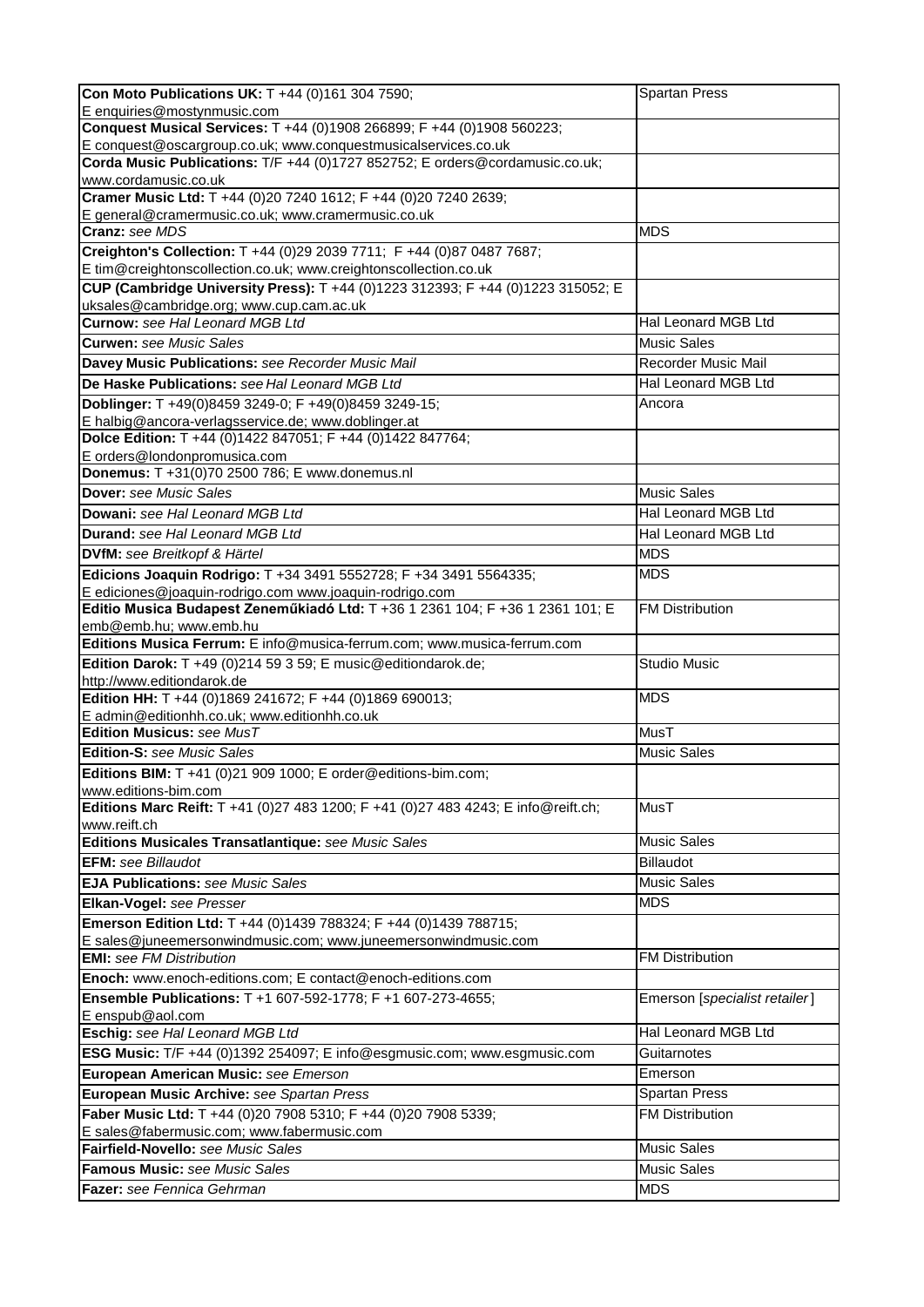| Fennica Gehrman: T +358 103871220; F + 358 103871221;                                                                                             | <b>MDS</b>                                                                  |
|---------------------------------------------------------------------------------------------------------------------------------------------------|-----------------------------------------------------------------------------|
| E info@fennicagehrman.fi; www.fennicagehrman.fi                                                                                                   |                                                                             |
| Fentone: see Hal Leonard MGB Ltd                                                                                                                  | Hal Leonard MGB Ltd                                                         |
| Carl Fischer: T +1 212-777-0900; F +1 212-477-6996; E cf-info@carlfischer.com;<br>www.carlfischer.com                                             | <b>MDS</b>                                                                  |
| Fitkin: E info@fitkin.com; www.fitkin.com                                                                                                         | Emerson [specialist retailer]                                               |
| Flying Strings: T +61 3 6244 4154; F +61 3 6244 4728;                                                                                             | <b>FM Distribution</b>                                                      |
| E music@flyingstrings.com; www.flyingstrings.com                                                                                                  |                                                                             |
| FM Distribution: T +44 (0)1279 828989; F +44 (0)1279 828990;                                                                                      |                                                                             |
| E sales@fabermusic.com; www.fabermusic.com                                                                                                        |                                                                             |
| Forberg Music: see Hal Leonard MGB Ltd                                                                                                            | Hal Leonard MGB Ltd                                                         |
| Forlag Svensk Music: see Emerson                                                                                                                  | Emerson [specialist retailer]                                               |
| Forsyth Brothers Ltd: T +44 (0)161 8343281; F +44 (0)161 8340630;                                                                                 |                                                                             |
| E info@forsyths.co.uk; www.forsyths.co.uk<br>Forton Music: T +44 (0)7745 302621; E fortonmusicorders@btinternet.com;                              |                                                                             |
| www.fortonmusic.co.uk                                                                                                                             |                                                                             |
| Foxy Dots Music: T +44 (0)1932 840213; E office@foxydotsmusic.co.uk;                                                                              |                                                                             |
| www.foxydotsmusic.co.uk                                                                                                                           |                                                                             |
| Friou Music: see Holywell, Morley, Pencerdd Cyf, Telynau Vining [specialist retailers]                                                            | Holywell, Morley, Pencerdd                                                  |
|                                                                                                                                                   | Cyf, Telynau Vining [specialist<br>retailers]                               |
| Fuller Music: T +44 (0)1540 664940; F +44 (0)1528 544771;                                                                                         |                                                                             |
| E enquiries@FullerMusic.co.uk; www.FullerMusic.co.uk                                                                                              |                                                                             |
| Garden Music: E info@gardenmusic.co.uk; www.gardenmusic.co.uk                                                                                     | Guitarnotes                                                                 |
| Gehrmans Musikförlag AB: T +46 (0)86100600; E order@gehrmans.se;                                                                                  |                                                                             |
| www.gehrmans.se/en                                                                                                                                |                                                                             |
| General Music Publishing Company: see Holywell, Morley, Pencerdd Cyf, Telynau                                                                     | Holywell, Morley, Pencerdd                                                  |
| Vining [specialist retailers]                                                                                                                     | Cyf, Telynau Vining [specialist<br>retailers]                               |
| GIA Publications Inc: T +1 708-496-3800; F +1 708-496-3828;                                                                                       |                                                                             |
| E custserv@giamusic.com; www.giamusic.com<br>Girolamo Musikverlag: T +49(0) 51 41-978 32 ; F +49(0) 51 41-978 32 67;                              | Recorder Music Mail [specialist                                             |
| E girolamo@girolamo.de; www.girolamo.de                                                                                                           | retailer]                                                                   |
| Glocken-Verlag: see Josef Weinberger                                                                                                              | <b>FM Distribution</b>                                                      |
| <b>Golden Cage Music: see Creighton's Collection</b>                                                                                              | Creighton's Collection                                                      |
| Gonzaga Music Ltd: T +44 (0)20 80519 6630; E info@gonzagamusic.co.uk;                                                                             |                                                                             |
| www.gonzagamusic.co.uk                                                                                                                            |                                                                             |
| Goodmusic: T +44 (0)1684 773883; F +44 (0)1684 773884;                                                                                            |                                                                             |
| E sales@goodmusicpublishing.co.uk; www.goodmusicpublishing.co.uk                                                                                  |                                                                             |
| Goodwin & Tabb: see Music Sales                                                                                                                   | <b>Music Sales</b>                                                          |
| Gramercy Music: T/F +44 (0)161 486 1959; E info@gramercymusic.com;                                                                                |                                                                             |
| www.gramercymusic.com                                                                                                                             |                                                                             |
| Green: see Holywell, Morley, Pencerdd Cyf, Telynau Vining [specialist retailers]                                                                  | Holywell, Morley, Pencerdd<br>Cyf, Telynau Vining [specialist<br>retailers] |
| Green Man Press: see Peacock Press                                                                                                                | <b>Peacock Press</b>                                                        |
| Guitarnotes: T +44 (0)776 500 4663; E admin@spanishguitar.com;                                                                                    |                                                                             |
| www.spanishguitar.com                                                                                                                             |                                                                             |
| <b>Guitar Solo Publications:</b> see Ashley Mark Publishing                                                                                       | <b>Ashley Mark Publishing</b>                                               |
| Gumbles Publications: E info@gumblespublications.co.uk;                                                                                           |                                                                             |
| www.gumblespublications.co.uk<br>Gwynn Publishing Company: T +44 (0)1286 831200; E gwynn@gwynn.co.uk;                                             |                                                                             |
| www.gwynn.co.uk                                                                                                                                   |                                                                             |
| Nicholas Haines Consultancy: T +44 (0)1724 782728/+44 (0)7770 371808;<br>F +44 (0)1724 782728; E sales@nicholashaines.com; www.nicholashaines.com |                                                                             |
| Hal Leonard MGB Ltd: T +44 (0)20 7395 0380; F +44 (0)20 7900 1812;<br>E info@halleonardmgb.co.uk; www.halleonardmgb.com                           |                                                                             |
| Hal Leonard-Faber: see Faber                                                                                                                      | <b>FM Distribution</b>                                                      |
| Hal Leonard-Music Sales: see Music Sales                                                                                                          | <b>Music Sales</b>                                                          |
|                                                                                                                                                   |                                                                             |
| Hallamshire Music: T +44 (0)1507 358141; E sales@hallamshiremusic.co.uk;<br>www.hallamshiremusic.co.uk                                            |                                                                             |
| Hamelle: see Leduc                                                                                                                                | <b>Music Sales</b>                                                          |
| Hansen (Edition Wilhelm Hansen): see Music Sales                                                                                                  | <b>Music Sales</b>                                                          |
|                                                                                                                                                   |                                                                             |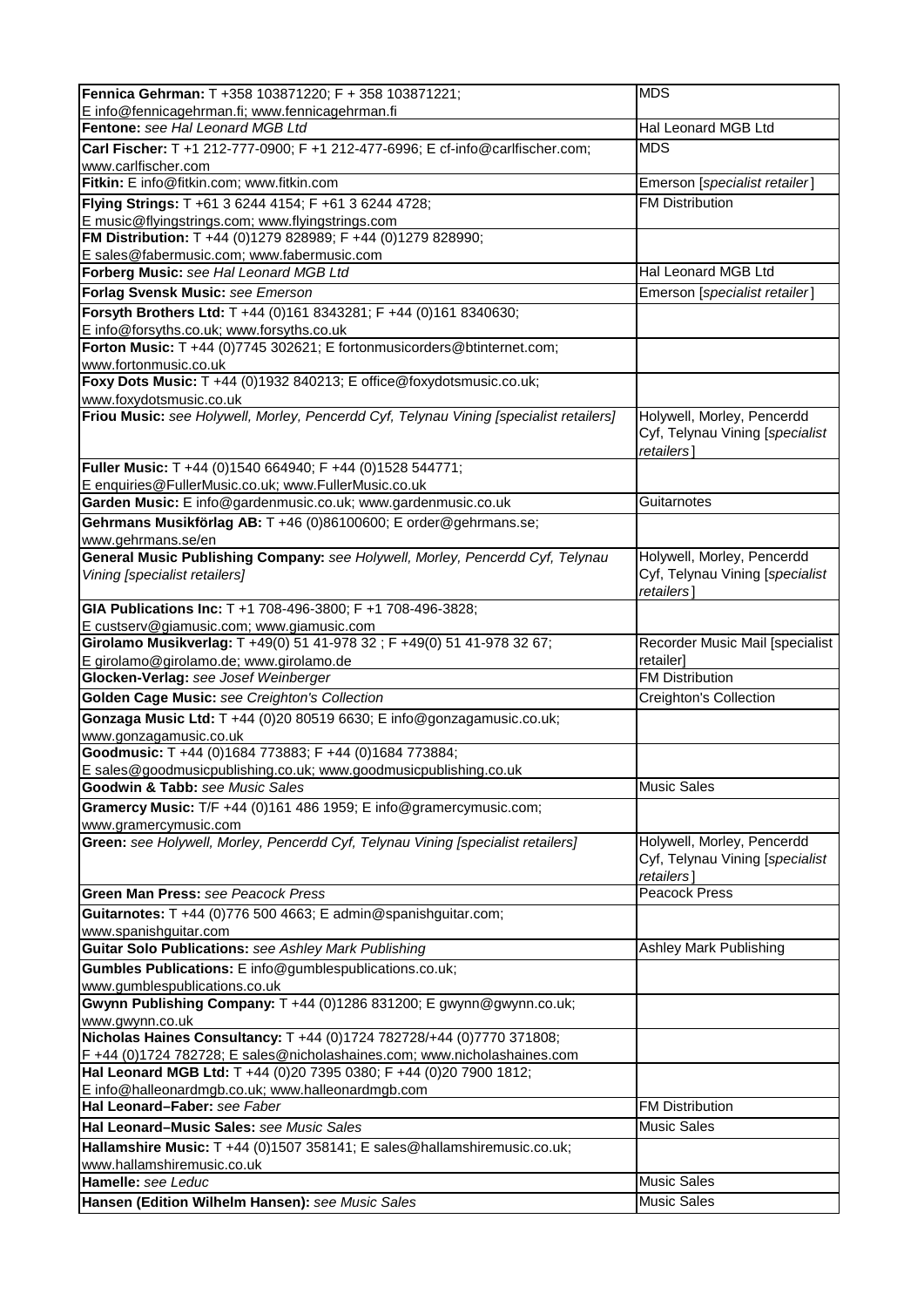| Hans Pizka Edition: T +49 (0)89 903 95 48; E hans@pizka.de; www.pizka.de/Pizka-                                             | Emerson [specialist retailer] |
|-----------------------------------------------------------------------------------------------------------------------------|-------------------------------|
| music.htm                                                                                                                   |                               |
| Hardie Press: T/F +44 (0)1875 815456; E admin@hardiepress.co.uk;                                                            |                               |
| www.hardiepress.co.uk                                                                                                       |                               |
| Harmonia: see Hal Leonard MGB Ltd                                                                                           | Hal Leonard MGB Ltd           |
| Harp Publications: see Salvi                                                                                                | Salvi                         |
| Heinrichshofen: see Peters                                                                                                  | Peters                        |
| G. Henle Verlag: T +49 (0)89 759 82 32; F +49 (0)89 759 82 40; E info@henle.de;<br>www.henle.com                            | Henle                         |
| Heritage Music Press: T +1 937-228-6118; F +1 937-223-2042; E info@lorenz.com;<br>www.lorenz.com/divisions/hmp              |                               |
| Heugel: see Leduc                                                                                                           | <b>Music Sales</b>            |
| Highbridge Music: T +44 (0)7711 617718; E anna@annamenzies.com;                                                             | Music Sales or Highbridge     |
| www.howardblake.com                                                                                                         |                               |
| Hildegard Publishing Company: T +1 610-667-8634; F +1 215-359-0654;                                                         |                               |
| E mail@hildegard.com; www.hildegard.com<br>Hilltop Music Publications: E music@hilltopmusicpublications.co.uk;              |                               |
| www.hilltopmusicpublications.co.uk                                                                                          | Emerson [specialist retailer] |
| <b>Hinrichsen:</b> see Peters                                                                                               | Peters                        |
| Friedrich Hofmeister Musikverlag: T +49 (0)341 9600750; F +49 (0)341 9603055;                                               | <b>Music Sales</b>            |
| E info@hofmeister-musikverlag.com; www.hofmeister-musikverlag.com                                                           |                               |
| Holley Music: E info@holleymusic.co.uk; www.alisonbendy.com                                                                 | Guitarnotes                   |
| Hong Kong Children's Choir: see Tom Lee                                                                                     | Tom Lee                       |
| <b>HUG:</b> see Ancora                                                                                                      | Ancora                        |
| Hunt Edition: T +44 (0)20 7727 5965; E simonhuntpan@talktalk.net;                                                           | <b>Spartan Press</b>          |
| www.spartanpress.co.uk                                                                                                      |                               |
| Hymns Ancient & Modern Ltd: T +44 (0)1603 785925; F +44 (0)1603 785915;                                                     |                               |
| E admin@norwichbooksandmusic.co.uk; www.hymnsam.co.uk<br><b>Iceland Music:</b> see Southern Percussion                      | Southern Percussion           |
|                                                                                                                             |                               |
| <b>IC Music:</b> see Just Flutes                                                                                            | <b>Just Flutes</b>            |
| IMC: T +44 (0)20 7292 9166; F +44 (0)20 7292 9165;                                                                          | <b>MDS</b>                    |
| E connell@universaledition.com; www.internationalmusicco.com<br>IMP (International Music Publications Ltd): see Faber Music | <b>FM Distribution</b>        |
| International Music Diffusion: c/o Arpeges T +33 (0)1 53 06 39 40;                                                          | Emerson [specialist retailer] |
| F +33 (0)1 42 29 03 04; E edition@arpeges.fr; www.arpeges.com                                                               |                               |
| Ísalög Music Publishing: T +354 553 9922; E isalog@internet.is; www.isalog.info                                             |                               |
| <b>Israel Music Institute:</b> C/O Peters Edition Ltd                                                                       |                               |
| Itchy Fingers Publications: T +44 (0)7747 802806; E mmower@itchyfingers.com;                                                | <b>MDS</b>                    |
| www.itchyfingers.com                                                                                                        |                               |
| Jacaranda Music: E sbk@jacaranda-music.com; www.jacaranda-music.com                                                         | Guitarnotes                   |
| Just Flutes: T +44 (0)20 8662 8424; F +44 (0)20 8662 8404; www.justflutes.com                                               |                               |
| Kirklees Music: T +44 (0)1484 722855; F +44 (0)1484 723591;                                                                 |                               |
| E sales@kirkleesmusic.co.uk; www.kirkleesmusic.co.uk                                                                        |                               |
| Neil A. Kjos: T +1 858-270-9800; www.kjos.com                                                                               | <b>Music Sales</b>            |
| Peter Kneale Music: T +44 (0)7562 560481; E peterknealemusic@gmail.com;<br>www.peterknealemusic.co.uk                       | Peter Kneale Music            |
| Koala Publications: see Music Exchange                                                                                      | Music Exchange                |
| Kunzelmann: T +41 (0)44 710 36 81; F +41 (0)44 710 38 17;                                                                   |                               |
| E edition@kunzelmann.ch; www.kunzelmann.ch                                                                                  |                               |
| Lakeview Music: see Music Sales                                                                                             | <b>Music Sales</b>            |
| Lazarus Edition: T +44 (0)20 8997 4300; F +44 (0)20 8991 5982;                                                              |                               |
| E colin@lazarusedition.co.uk; www.lazarusedition.co.uk                                                                      |                               |
| Leduc: T +33 (0)1 42 96 89 11; F +33 (0)1 42 86 02 83; www.alphonseleduc.com                                                | <b>Music Sales</b>            |
| Lemoine: T +33 (0)1 56 68 86 65; F +33 (0)1 56 68 90 66;                                                                    | FM Distribution               |
| E info@henry-lemoine.com; www.henry-lemoine.com                                                                             |                               |
| Lengnick: see Hal Leonard MGB Ltd                                                                                           | Hal Leonard MGB Ltd           |
| Christina Leonard Publications: T +61 (0)413 00 66 76;                                                                      | Emerson [specialist retailer] |
| E christina@christinaleonard.com.au; www.christinaleonard.com.au                                                            |                               |
| Le Rideau Rouge: see Hal Leonard MGB Ltd                                                                                    | Hal Leonard MGB Ltd           |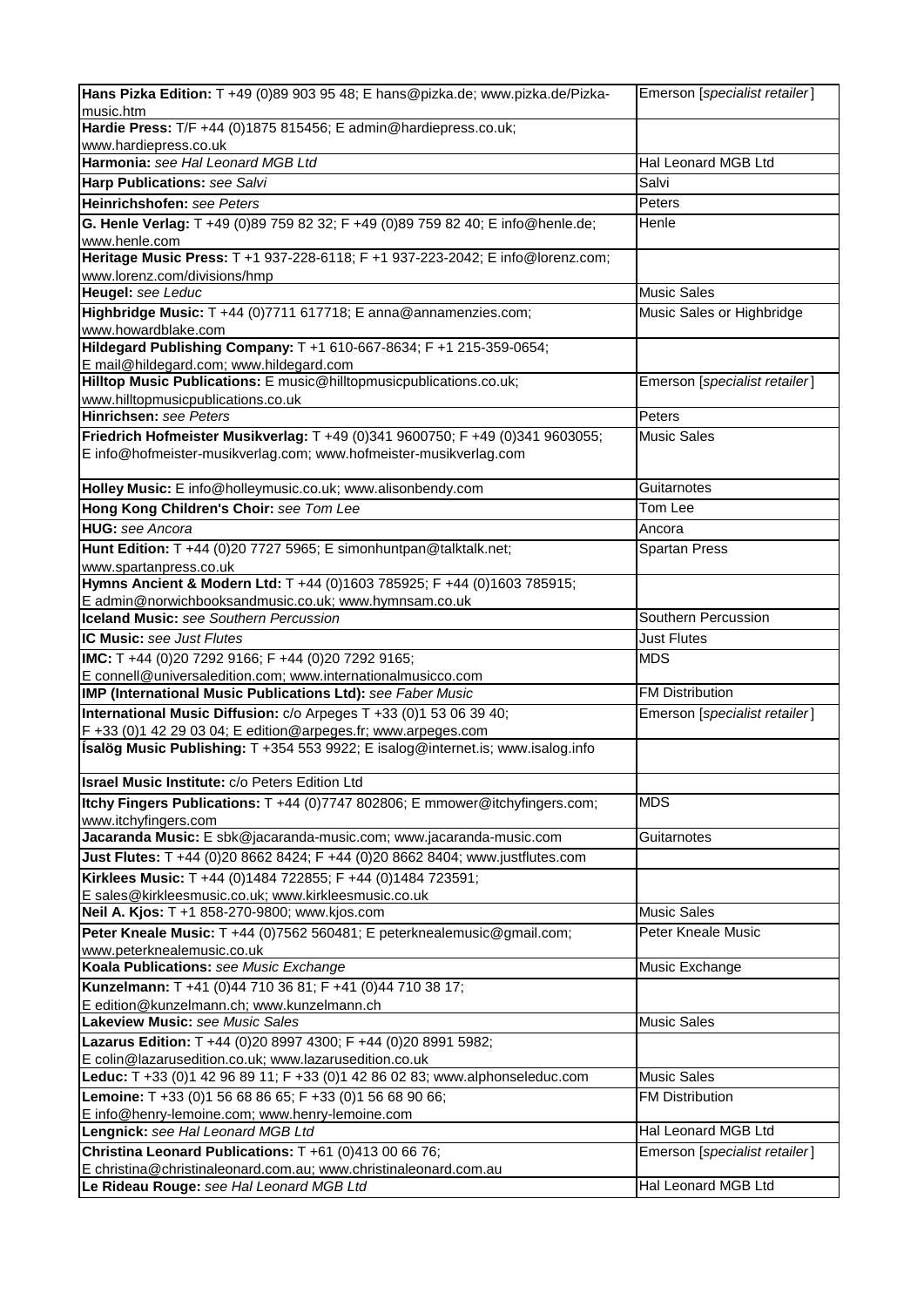| Les Nouvelles Editions Meridian: see Holywell, Morley, Pencerdd Cyf, Telynau Vining<br>[specialist retailers]        | Holywell, Morley, Pencerdd<br>Cyf, Telynau Vining [specialist               |
|----------------------------------------------------------------------------------------------------------------------|-----------------------------------------------------------------------------|
|                                                                                                                      | retailers]                                                                  |
| Les Productions d'Oz: T +1 418-834-8384; F +1 418-834-3522;<br>www.productionsdoz.com                                | Guitarnotes                                                                 |
| London Pro Musica: T +44 (0)1422 847051; F +44 (0)1422 847764;                                                       | Dolce                                                                       |
| E orders@londonpromusica.com; www.londonpromusica.com                                                                |                                                                             |
| LTP (Learn to Play) Music Publishing: see Music Exchange                                                             | Music Exchange                                                              |
| Lyon & Healy: T +44 (0)20 7928 8451; F +44 (0)20 7928 8284;                                                          |                                                                             |
| E holywell@holywell.co.uk; www.holywellmusic.co.uk<br>Lyra Music Company: T +1-812-333-5255; E lyraorders@gmail.com; | Vanderbilt Music Co, Inc                                                    |
| www.lyramusic.com                                                                                                    |                                                                             |
| Macdearmid: see Holywell, Morley, Pencerdd Cyf, Telynau Vining [specialist retailers]                                | Holywell, Morley, Pencerdd                                                  |
|                                                                                                                      | Cyf, Telynau Vining [specialist<br>retailers]                               |
| Mansel Thomas Trust: T +44 (0)1633 421299; E grace@manselthomas.org.uk;                                              | <b>Banks</b>                                                                |
| www.manselthomas.org.uk                                                                                              |                                                                             |
| Margun Music: see Shawnee Press                                                                                      | <b>Music Sales</b>                                                          |
| Maruka Music: see Holywell, Morley, Pencerdd Cyf, Telynau Vining [specialist retailers]                              | Holywell, Morley, Pencerdd<br>Cyf, Telynau Vining [specialist<br>retailers] |
| Maurer: see United Music & Media Publishers                                                                          | Emerson [specialist retailer]                                               |
| Kevin Mayhew Publishers: T +44 (0)1449 737978; F +44 (0)1449 737834;                                                 |                                                                             |
| E info@kevinmayhewltd.com; www.kevinmayhew.com                                                                       |                                                                             |
| MCA: T +1 310-235-4700; F +1 310-235-4900; www.universalmusicpublishing.com                                          | <b>Music Sales</b>                                                          |
| McGinnis & Marx: T +1 212-243-5233; F +1 212-675-1630                                                                |                                                                             |
| McNaughtan: see MusT                                                                                                 | <b>MusT</b>                                                                 |
| <b>McTier Music:</b> see Spartan Press                                                                               | Spartan Press                                                               |
| MDS (Music Distribution Services Ltd): T +49 (0)6131 505 100;                                                        |                                                                             |
| F +49 (0)6131 505 115; E order@mds-partner.com; www.mds-partner.com                                                  |                                                                             |
| Mel Bay Publications, Inc.: T +1 800-863-5229; F +1 636-257-5062;<br>E email@melbay.com; www.melbay.com              | <b>Music Sales</b>                                                          |
| Mercier Press: see Holywell, Morley, Pencerdd Cyf, Telynau Vining [specialist retailers]                             | Holywell, Morley, Pencerdd<br>Cyf, Telynau Vining [specialist<br>retailers] |
| Meredith Music: see Hal Leonard MGB Ltd                                                                              | Hal Leonard MGB Ltd                                                         |
| Meriden Music: see Southern Percussion                                                                               | Southern Percussion                                                         |
| Mieroprint: T +49 (0)251-23 29 86; F +49 (0)251-230 1884; E info@mieroprint.com;                                     | The Early Music Shop                                                        |
| www.mieroprint.com<br>Mitropa Music: see Hal Leonard MGB Ltd                                                         | Hal Leonard MGB Ltd                                                         |
| MMB: T +1 314-531-9635; F + 1 314-531-8384; E info@mmbmusic.com;                                                     |                                                                             |
| www.mmbmusic.com                                                                                                     |                                                                             |
| <b>Moeck UK Ltd:</b> see The Early Music Shop                                                                        | The Early Music Shop                                                        |
| Mohawk: see Emerson                                                                                                  | Emerson [specialist retailer]                                               |
| Molenaar: see R. Smith                                                                                               | R. Smith                                                                    |
| Montague Music Publishing: T +44 (0)1832 274790; www.simplyguitar.co.uk                                              |                                                                             |
| Clive Morley Harps Ltd: T +44 (0)1367 860493; F +44 (0)1367 860659;<br>E harps@morleyharps.com; www.morleyharps.com  |                                                                             |
| Möseler: T +49 (0)5331 95970; F +49 (0)5331 959720; www.moeseler-verlag.de                                           | Peacock Press                                                               |
| <b>MPL:</b> see Music Sales                                                                                          | <b>Music Sales</b>                                                          |
| Music Box Publications: T +44 (0)23 9238 2795; E alanppring@googlemail.com;                                          |                                                                             |
| www.musicboxpublications.co.uk                                                                                       |                                                                             |
| Music Exchange (Manchester) Ltd: T +44 (0)161 9461234; F +44 (0)161 9461195:                                         |                                                                             |
| E sales@musicx.co.uk; www.musicx.co.uk                                                                               |                                                                             |
| <b>Music for Percussion:</b> see Southern Percussion                                                                 | Southern Percussion                                                         |
| Musica Rara: see Breitkopf & Härtel                                                                                  | <b>MDS</b>                                                                  |
| Musicians Publications: T +1 757-410-3111; F +1 747-410-3127;                                                        | <b>Studio Music</b>                                                         |
| E ehigh@billholcombe.com; www.billholcombe.com                                                                       |                                                                             |
| <b>Musicland Ltd: see Peters</b>                                                                                     | Peters                                                                      |
| Music Sales Ltd: T +44 (0)20 7612 7400; F +44 (0)20 7612 7545;                                                       |                                                                             |
| E music@musicsales.co.uk; www.musicsales.com                                                                         |                                                                             |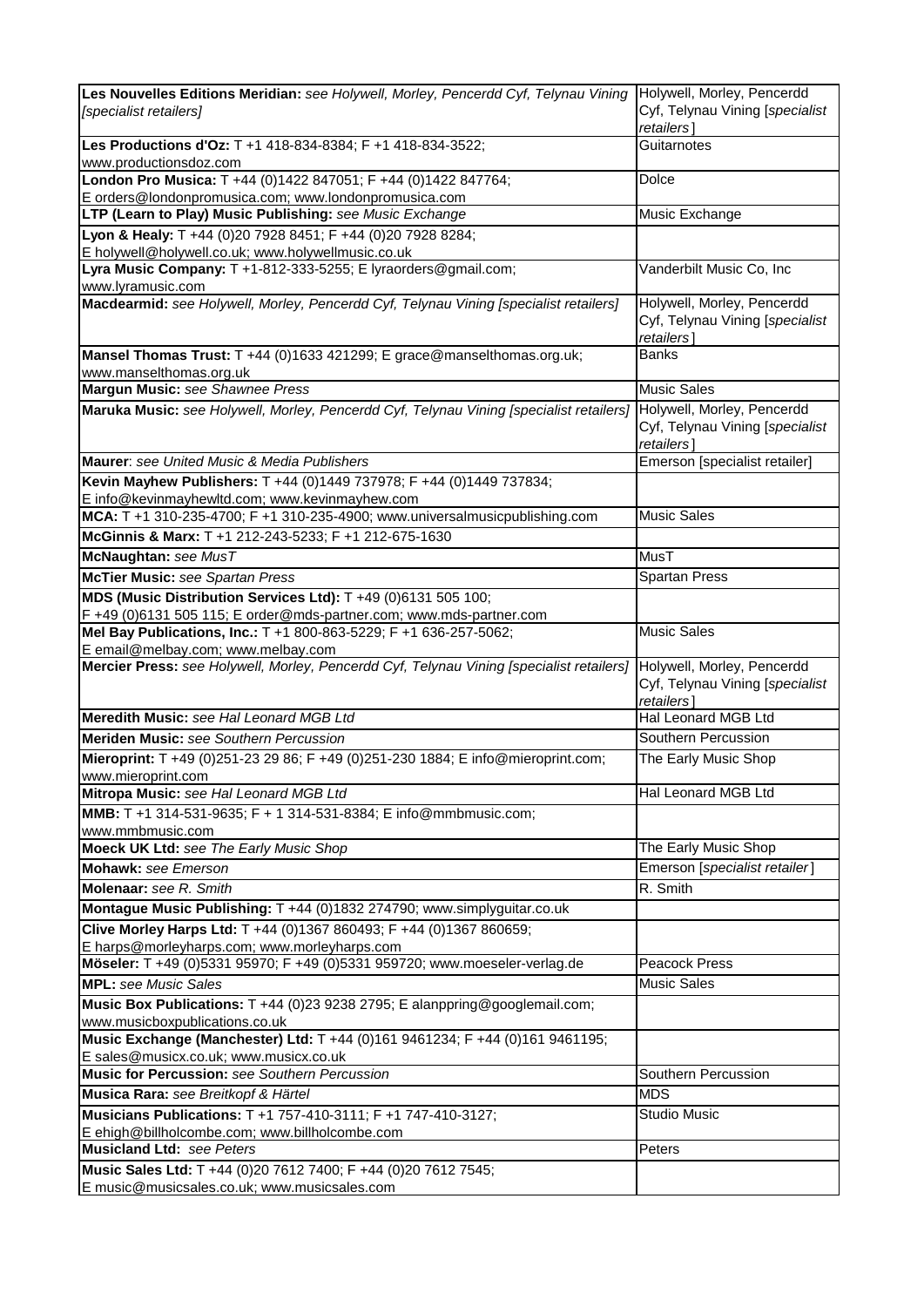| Music Works Harp Editions: T +1 502-896-8647; F +1 502-896-8647;                                                                 |                                                 |
|----------------------------------------------------------------------------------------------------------------------------------|-------------------------------------------------|
| E musicworks@bellsouth.net                                                                                                       |                                                 |
| Musikkforlagene: T +47 (0)23 00 20 10; E post@musikkforlagene.no;                                                                |                                                 |
| www.musikkforlagene.no                                                                                                           |                                                 |
| Musikk-Huset Forlag: see Musikkforlagene                                                                                         |                                                 |
| MusT: T/F +44 (0)20 8341 4088; E info@music-trading.co.uk;                                                                       |                                                 |
| www.music-trading.co.uk or www.tutti.co.uk<br>Nagel: see Bärenreiter                                                             | <b>FM Distribution</b>                          |
| Nelson: see Music Sales                                                                                                          | <b>Music Sales</b>                              |
|                                                                                                                                  | <b>Studio Music</b>                             |
| <b>Neuschel Music:</b> see Studio Music                                                                                          |                                                 |
| <b>Noetzel:</b> see Peters                                                                                                       | Peters                                          |
| Norsk Musikforlag: see Musikkforlagene                                                                                           |                                                 |
| Nova: see Spartan Press                                                                                                          | <b>Spartan Press</b>                            |
| Novello & Co. Ltd: see Music Sales                                                                                               | <b>Music Sales</b>                              |
| Obrasso Verlag AG: T +41 (0)32 636 3727: E info@obrasso.com; www.obrasso.com                                                     |                                                 |
| O'Farrell: see Creighton's Collection                                                                                            | Creighton's Collection                          |
| <b>Omnibus:</b> see Music Sales                                                                                                  | <b>Music Sales</b>                              |
| Ongaku No Tomo Sha Corp.: see Southern Percussion                                                                                | Southern Percussion                             |
| Onyx Brass Publishing: T +44 7970 057649; E onyxbrasspublishing@gmail.com;<br>www.onyxbrasspublishing.com                        |                                                 |
| <b>Opera Tres: see Guitarnotes</b>                                                                                               | Guitarnotes                                     |
| OUP (Oxford University Press): T +44 (0)1865 355067; E music.enquiry.uk@oup.com;                                                 |                                                 |
| www.oup.com/sheetmusic                                                                                                           |                                                 |
| <b>OUP Archive:</b> See Allegro Music                                                                                            |                                                 |
| <b>OUP Archive-Banks: See Banks</b>                                                                                              |                                                 |
| Out of the Ark Music: T +44 (0) 20 8481 7200; F +44 (0) 20 8941 5548;                                                            |                                                 |
| E music@outoftheark.com; www.outoftheark.com                                                                                     |                                                 |
| Pan Educational Music: T +44 (0)20 7727 5965; E simonhuntpan@talktalk.net;                                                       | <b>Spartan Press</b>                            |
| www.spartanpress.co.uk                                                                                                           |                                                 |
| <b>Paterson's Publications: see Music Sales</b>                                                                                  | <b>Music Sales</b>                              |
|                                                                                                                                  |                                                 |
| <b>Paxton:</b> see Music Sales                                                                                                   | <b>Music Sales</b>                              |
| Peacock Press: T +44 (0)1422 882751; F +44 (0)1422 886157;                                                                       |                                                 |
| E sales@recordermail.co.uk; www.recordermail.co.uk                                                                               |                                                 |
| Peermusic Classical: see Hal Leonard MGB Ltd                                                                                     | Hal Leonard MGB Ltd                             |
| Pencerdd Cyf: T +44 (0)29 2070 9982; F +44 (0)29 2019 0210;                                                                      |                                                 |
| E enquiries@pencerdd.com; www.pencerdd.com<br><b>Peters Edition Ltd:</b> T +44 (0)20 7553 4000; F +44 (0)20 7490 4921;           |                                                 |
| E sales@editionpeters.com; www.editionpeters.com                                                                                 |                                                 |
| Phylloscopus Publications: T +44 (0)1528 544770; F +44 (0)1528 544771;<br>E enquiries@Phylloscopus.co.uk; www.Phylloscopus.co.uk | <b>Spartan Press</b>                            |
| Pianissimo Publishing: E junearmstrong@hotmail.co.uk; www.junearmstrong.com                                                      |                                                 |
| Piper Publications: T +44 (0)1465 821377; E orders@piperpublications.co.uk;<br>www.piperpublications.co.uk                       |                                                 |
| Presser: T +1 610-525-3636; F +1 610-527-7841; E sales@presser.com;                                                              | <b>MDS</b>                                      |
| www.presser.com<br>Prhythm: see MusT                                                                                             | MusT                                            |
| Primavera: T +44 (0)1206 751522; E julia.usher1@btinternet.com; www.tutti.co.uk                                                  |                                                 |
| Prima Vista Musikk: E info@primavistamusikk.com; www.primavistamusikk.com                                                        | Salvationist Publishing                         |
| Pro Percussao: www.propercussaobrasil.com                                                                                        | Southern Percussion                             |
|                                                                                                                                  | [specialist retailer]                           |
| Pucihar Music: T +386 (0)41 381 678; E blaz@puciharmusic.net;<br>www.puciharmusic.net                                            | Just Flutes or Emerson<br>[specialist retailer] |
| PWM: T +44 (0)20 7292 9166; F +44 (0)20 7292 9165; E connell@universaledition.com;                                               | <b>MDS</b>                                      |
| www.pwm.com.pl                                                                                                                   |                                                 |
| Queen's Temple Publications: T +44 (0)1280 813144;<br>E paulharris@qtpublications.co.uk; www.qtpublications.co.uk                | <b>Spartan Press</b>                            |
| Rahter: see Boosey & Hawkes                                                                                                      | <b>MDS</b>                                      |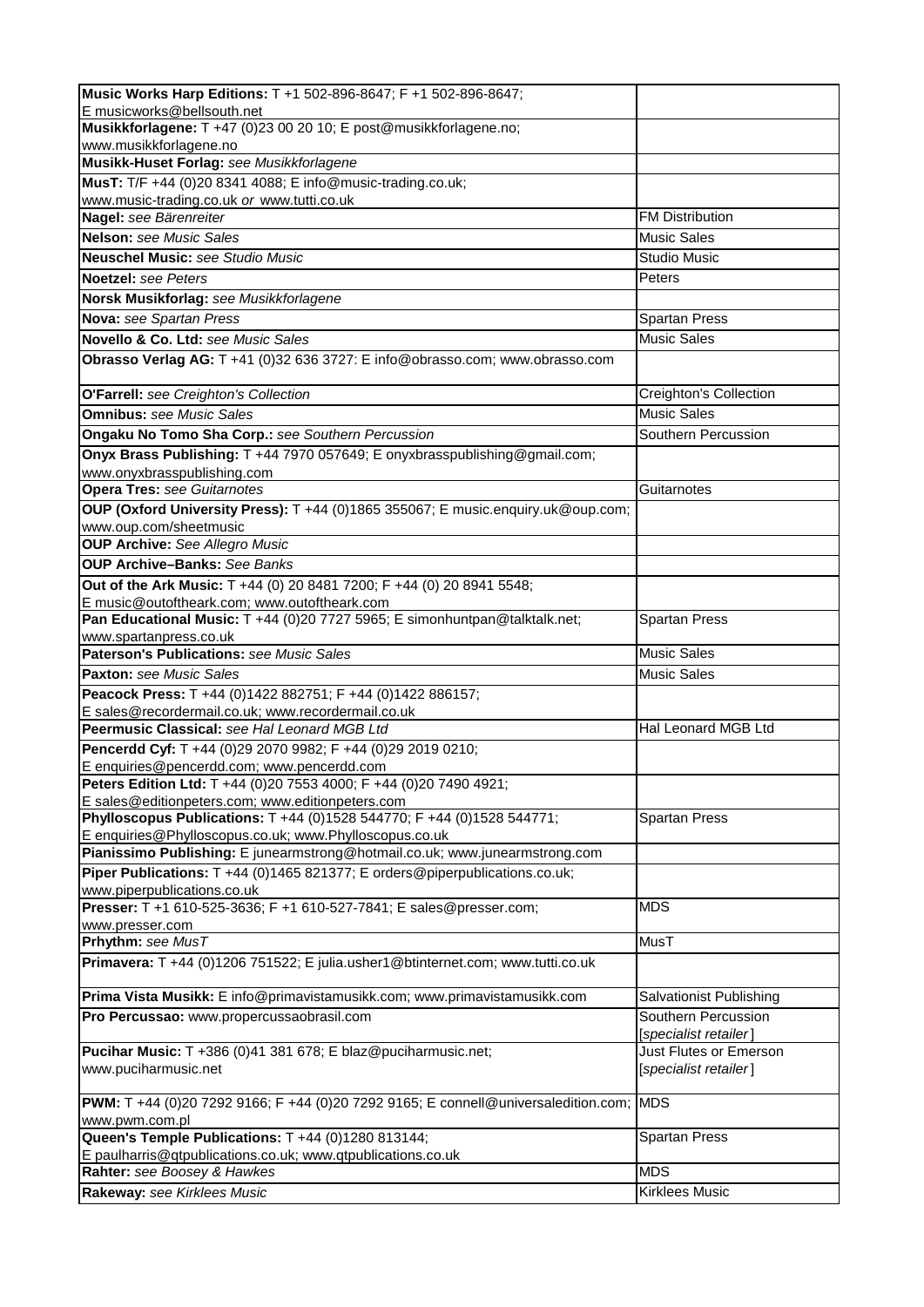| The Really Useful Group Ltd: T +44 (0)20 7240 0880; F +44 (0)20 7240 1204;                                                            | <b>Music Sales</b>                 |
|---------------------------------------------------------------------------------------------------------------------------------------|------------------------------------|
| www.reallyuseful.com                                                                                                                  |                                    |
| Recital Music: T +44 (0)1963 370051; E doublebass@tiscali.co.uk;                                                                      | <b>Spartan Press</b>               |
| www.RecitalMusic.net                                                                                                                  |                                    |
| Recorder Music Mail: T +44 (0)1422 882751; F +44 (0)1422 886157;                                                                      |                                    |
| E sales@recordermail.co.uk; www.recordermail.co.uk<br>Reedimensions: T +44 (0)7900 418798; E ianhaysted@icloud.com;                   |                                    |
| www.reedimensions.com                                                                                                                 |                                    |
| Reed Music: F +61 (0)3 9011 9736; E sales@reedmusic.com; www.reedmusic.com                                                            |                                    |
| G. Ricordi & Co. (London) Ltd: Hal Leonard MGB Ltd                                                                                    | Hal Leonard MGB Ltd                |
| <b>Robert King: see Leduc</b>                                                                                                         | <b>Music Sales</b>                 |
| Roberton: see Goodmusic                                                                                                               | Goodmusic                          |
| Roncorp: see Emerson                                                                                                                  | Emerson [specialist retailer]      |
|                                                                                                                                       |                                    |
| Rossleigh Music: T +44 (0)1670 817640; F +44 (0)1670 854652;                                                                          |                                    |
| E sales@rossleighmusic.co.uk; www.rossleighmusic.co.uk<br>Royal School of Church Music: T +44 (0)845 021 7726; F +44 (0)845 021 8826; |                                    |
| E musicdirect@rscm.com; www.rscm.com                                                                                                  |                                    |
| Rubank: see Hal Leonard MGB Ltd                                                                                                       | Hal Leonard MGB Ltd                |
| Safari Publications: see Holywell, Morley, Pencerdd Cyf, Telynau Vining [specialist                                                   | Holywell, Morley, Pencerdd         |
| retailers]                                                                                                                            | Cyf, Telynau Vining [specialist    |
|                                                                                                                                       | retailers]                         |
| Salabert: see Hal Leonard MGB Ltd                                                                                                     | Hal Leonard MGB Ltd                |
| Salvationist Publishing and Supplies: T +44 (0)1933 445445; F +44 (0)1933 445415;                                                     |                                    |
| E sales@sps-shop.com; www.worldofbrass.com / www.sps-shop.com                                                                         |                                    |
| Salvi, Lyon & Healy: T +44 (0)20 7928 8451; F +44 (0)20 7928 8284;                                                                    |                                    |
| E holywell@holywell.co.uk; www.holywellmusic.co.uk                                                                                    |                                    |
| Samek Music: T +44 (0)20 84722057; E vss@samekmusic.com;                                                                              | Emerson                            |
| www.samekmusic.com                                                                                                                    |                                    |
| Saxtet Publications: T/F +44 (0)121 4722122; E orders@saxtetpublications.com;                                                         | Emerson                            |
| www.saxtetpublications.com                                                                                                            |                                    |
| G. Schirmer Inc.: see Music Sales                                                                                                     | <b>Music Sales</b>                 |
| Schott Music Ltd: T +44 (0)20 7534 0740; F +44 (0)20 7534 0749;                                                                       | <b>MDS</b>                         |
| E marketing@schott-music.com; www.schott-music.com                                                                                    |                                    |
| Shawnee Press: T +1 800-962-8584; E info@shawneepress.com;                                                                            | <b>Music Sales</b>                 |
| www.shawneepress.com                                                                                                                  |                                    |
| Sikorski-Music Sales: T +49 (0)40 41 41 00 0; F +49 (0)40 41 41 00 41;                                                                | <b>Music Sales</b>                 |
| E sales@sikorski.de; www.sikorski.de                                                                                                  |                                    |
| Sikorski-Boosey & Hawkes Music Publishers Ltd: T +49 (0)40 / 41 41 00 0                                                               | <b>MDS</b>                         |
| F +49 (0)40 / 41 41 00 41; E sales@sikorski.de; www.sikorski.de                                                                       |                                    |
| Simrock: see Boosey & Hawkes                                                                                                          | <b>MDS</b>                         |
| SJ Music: T +44 (0)20 7263 2286;                                                                                                      |                                    |
| E office@sjmusicpublications.co.uk; www.sjmusicpublications.co.uk                                                                     |                                    |
| R. Smith & Co.: T +44 (0)1933 445440; F +44 (0)1933 445441; E info@rsmith.co.uk;                                                      |                                    |
| www.rsmith.co.uk                                                                                                                      |                                    |
| SOUNZ: T +64 (0)4 801 8602; E info@sounz.org.nz; www.sounz.org.nz                                                                     |                                    |
| Southern Music Company: see Hal Leonard MGB Ltd                                                                                       | Hal Leonard MGB Ltd                |
| Southern Percussion: T +44 (0)1702 522101; F +44 (0)1702 521031;                                                                      |                                    |
| E sales@southernpercussion.com; www.southernpercussion.com                                                                            |                                    |
| Spartan Press Music Publishers Ltd: T +44 (0)1528 544770; F +44 (0)1528 544771; E                                                     |                                    |
| mail@SpartanPress.co.uk; www.SpartanPress.co.uk                                                                                       |                                    |
| <b>St Francis Music Publications: www.stfrancismusic.com</b>                                                                          | Fuller Music [specialist retailer] |
|                                                                                                                                       |                                    |
| Stainer & Bell Ltd: T +44 (0)20 8343 3303; F +44 (0)20 8343 3024;<br>E post@stainer.co.uk; www.stainer.co.uk                          |                                    |
| Stockhausen-Verlag: www.stockhausen-verlag.com                                                                                        |                                    |
| <b>Studio 4: see Southern Percussion</b>                                                                                              | Southern Percussion                |
|                                                                                                                                       |                                    |
| Studio Music Co.: T +44 (0)1582 432139; F +44 (0)1582 731989;                                                                         |                                    |
| E sales@studio-music.co.uk; www.studio-music.co.uk                                                                                    | Music Exchange                     |
| <b>Subject Publications: see Music Exchange</b>                                                                                       |                                    |
| Suddeutscher Musikverlag: see Bärenreiter                                                                                             | <b>FM Distribution</b>             |
| Sunshine Music Company: see Spartan Press                                                                                             | <b>Spartan Press</b>               |
| Suvini Zerboni: T +39 02 770701; F +39 02 77070261;                                                                                   | <b>MDS</b>                         |
| E suvini.zerboni@sugarmusic.com www.esz.it                                                                                            |                                    |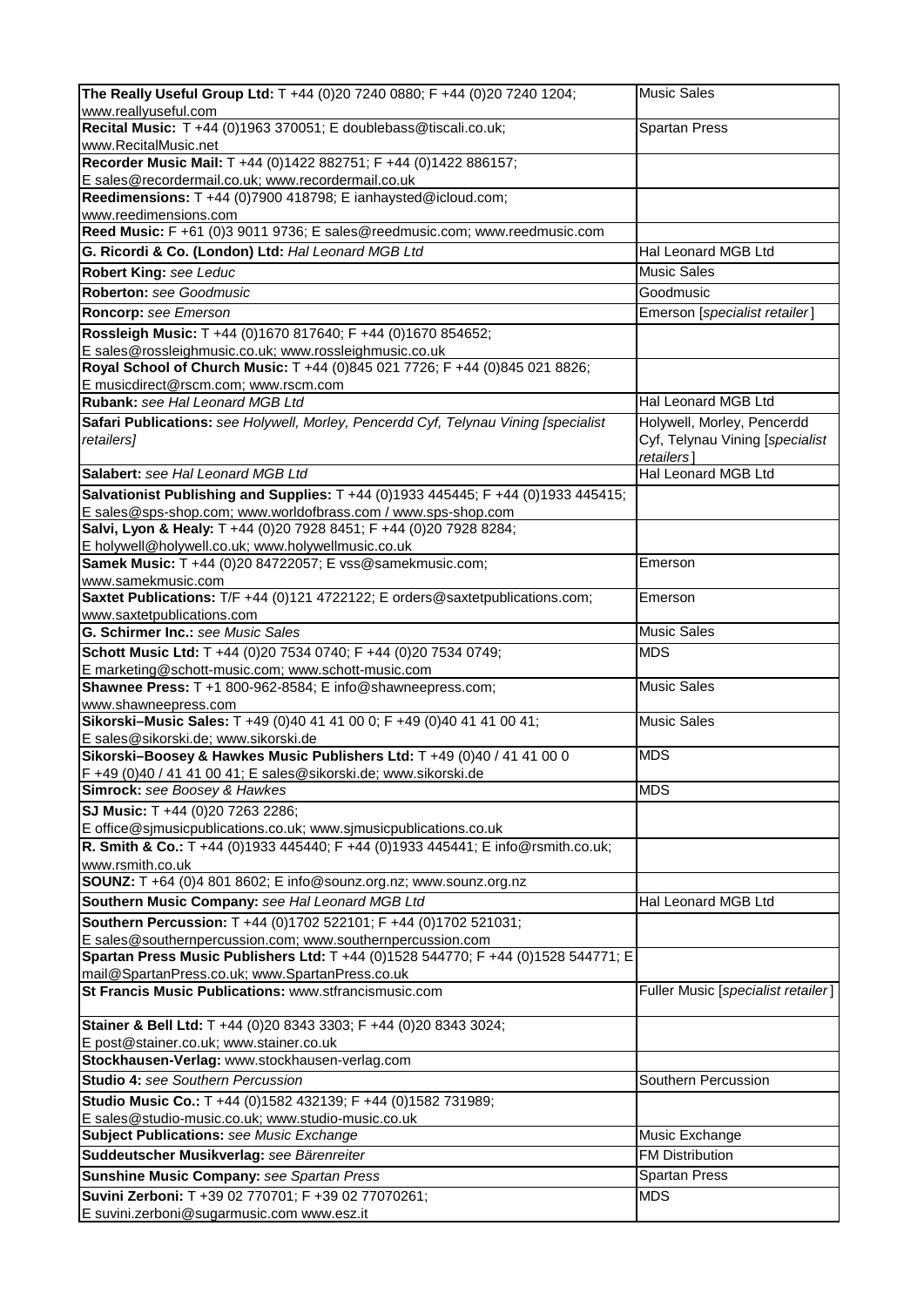| Swanston Music: see Holywell, Morley, Pencerdd Cyf, Telynau Vining [specialist                                              | Holywell, Morley, Pencerdd                    |
|-----------------------------------------------------------------------------------------------------------------------------|-----------------------------------------------|
| retailers]                                                                                                                  | Cyf, Telynau Vining [specialist<br>retailers] |
| Taigh na Teud Music Publishers: T +44 (0)1471 822528; F +44 (0)1471 822811;<br>www.scotlandsmusic.com                       |                                               |
| Taipei Musiker House: T + 886 (2)2371 3333; F + 886 (2)2382 1141;                                                           |                                               |
| E service@musiker.com.tw; www.musiker.com.tw<br>Tecla Editions: T +44 (0)20 7435 5077; E letters44@tecla.com; www.tecla.com |                                               |
| Telynau Vining Harps: T +44 (0)2920 221199; F +44 (0)2920 226935;                                                           |                                               |
| E info@camacharps.co.uk; www.camacharps.co.uk                                                                               |                                               |
| Tempo Publishing: T +44 (0)1424 552166; E info@tempopublishing.co.uk;                                                       |                                               |
| www.tempopublishing.co.uk                                                                                                   |                                               |
| Tenuto Publications: see Presser                                                                                            | <b>MDS</b>                                    |
| Tezak: see MusT                                                                                                             | MusT                                          |
| Thames Publishing: see Music Sales                                                                                          | <b>Music Sales</b>                            |
| The Brass Press: see Editions BIM                                                                                           |                                               |
| The Early Music Shop: T +44 (0)1274 288100; F +44 (0)1274 596226;                                                           | The Early Music Shop                          |
| E sales@earlymusicshop.com; www.earlymusicshop.com                                                                          |                                               |
| The Hornists' Nest: $T + 1$ 716-626-9534; E landeshaw@gmail.com;                                                            | Emerson [specialist retailer]                 |
| www.hornistsnest.net<br>The Music Company (UK) Ltd: T +44 (0)1376 329 385;                                                  |                                               |
| E orders@TheMusicCompanyShop.com; www.TheMusicCompanyShop.com                                                               |                                               |
| Thomi Berg: see Hal Leonard MGB Ltd                                                                                         | Hal Leonard MGB Ltd                           |
| Thomson: see Holywell, Morley, Pencerdd Cyf, Telynau Vining [specialist retailers]                                          | Holywell, Morley, Pencerdd                    |
|                                                                                                                             | Cyf, Telynau Vining [specialist<br>retailers] |
| Tom Lee: T +852 2723 9932; F +852 2730 3573; E music@tomleemusic.com;                                                       |                                               |
| www.tomleemusic.com<br>Tonos Music oHG: T +49 (0)7221 1895720; F +49 (0)7221 1895725;                                       |                                               |
| E mail@tonosmusic.com; www.tonosmusic.com                                                                                   |                                               |
| Tritone: see Presser                                                                                                        | <b>MDS</b>                                    |
| <b>TRO Essex Music: see Music Sales</b>                                                                                     | <b>Music Sales</b>                            |
| <b>UME:</b> see Music Sales                                                                                                 | <b>Music Sales</b>                            |
| UMP (United Music Publishing Ltd): E sales@ump.co.uk; www.ump.co.uk                                                         |                                               |
| United Music & Media Publishers: T +32 (0) 486 20 88 42; F +32 (0) 3 400 50 15;                                             |                                               |
| E office@metropolis-music.com; www.ummp.eu                                                                                  |                                               |
| Universal Edition: T +44 (0)20 7292 9166; F +44 (0)20 7292 9165;                                                            | <b>MDS</b>                                    |
| E connell@universaledition.com; www.universaledition.com                                                                    |                                               |
| University of Miami Music Publications: T +1 818-784-8918; E empirepubsvc@att.net Fuller Music [specialist retailer]        |                                               |
| University of Wales Press: T +44 (0)1286 881797; F +44 (0)1286 882634;<br>E gwynn@gwynn.co.uk; www.gwynn.co.uk              | Gwynn Publishing Company                      |
| <b>University of York Press: see Music Sales</b>                                                                            | <b>Music Sales</b>                            |
| Uppernote Publications: T/F +44 (0)20 8360 0232; E info@uppernote.com;                                                      |                                               |
| www.uppernote.com<br>Usborne Publishing Ltd: T +44 (0)20 7430 2800; F +44 (0)20 7430 1562;                                  |                                               |
| www.usborne.com                                                                                                             | Music Exchange                                |
| Useful Music: T +44 (0)1751 433379; F +44 (0)1751 430611;                                                                   | <b>Spartan Press</b>                          |
| E usefulmusic@gmail.com; www.usefulmusic.com                                                                                |                                               |
| Vamoosh Music: T +44 (0)20 8808 9150; E sales@vamooshmusic.com;                                                             | <b>Spartan Press</b>                          |
| www.vamooshmusic.com                                                                                                        |                                               |
| Vanderbeek & Imrie Ltd: T/F +44 (0)1851 880216; E vanderbeek@madasafish.com;                                                |                                               |
| www.mapamundimusic.com<br>Van de Velde: see Lemoine                                                                         | <b>FM Distribution</b>                        |
| Viola World: T +1 518-583-7177; E info@violaworldpublications.com;                                                          | <b>Music Sales</b>                            |
| www.violaworldpublications.com                                                                                              |                                               |
| Virgo: T/F +44 (0)121 7785569; E virgohouse@aol.com; www.printed-music.com/virgo                                            |                                               |
| Waiteata Music Press: T +64 (0)4 801 8602; F +64 (0)4 801 8604;                                                             | SOUNZ                                         |
| E info@sounz.org.nz; www.sounz.org.nz                                                                                       |                                               |
| Warner Bros: see Music Sales                                                                                                | <b>Music Sales</b>                            |
| Warwick Music Ltd: T +44 (0)24 7671 2081; F +44 (0)24 7671 2550;                                                            |                                               |
| E sales@warwickmusic.com; www.warwickmusic.com                                                                              |                                               |